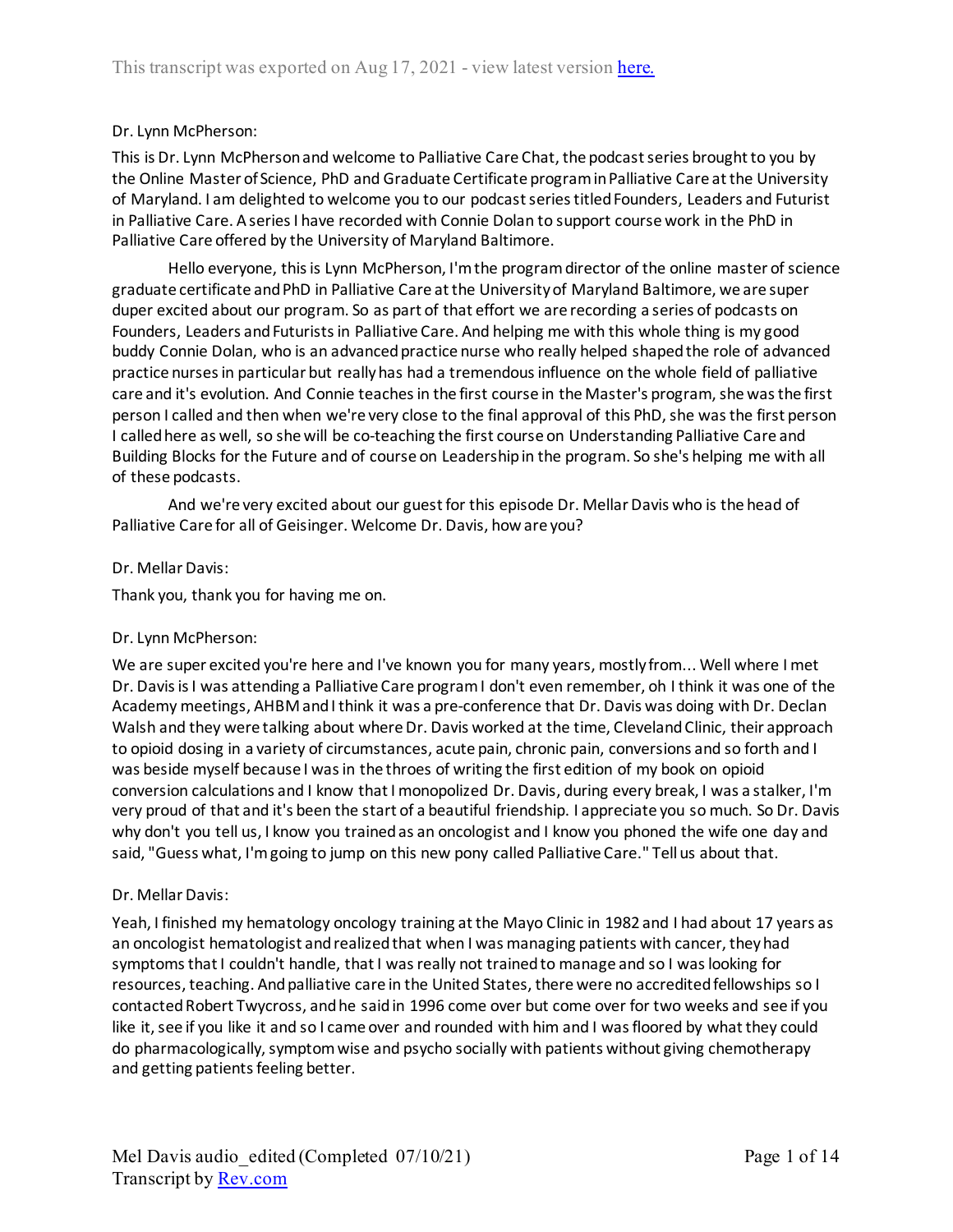So when I came back to the United States I was really quite changed and so I elected to go back in 1997 and spent the summer practicing with Robert Twycross and that was quite an experience. I don't know if you, probably not very many people have rounded with Robert Twycross or is still around that rounded with him, but he was meticulous. He was meticulous pharmacologically. And there were several components to that, that he was really very gifted in.

Number one is managing symptoms with the fewest number of doses per day, because that had something to do with compliance. So if you could give sustained release morphine twice a day it's better than every four hours so to speak, so we would go over the medical lists of patients each day. Number two is that if you made a suggestion he would take it but you needed the data to be able to convince him. It wasn't just an opinion. So you had to have chapter and verse to be able to influence how he was thinking, he had an inquisitive mind, he was not only brilliant but willing to learn, willing to learn from anyone as long as you could present the data to him that would convince him that, that's a proper approach to managing those particular patients. And so we would go over the list of medications every morning, we would sit down in rounds and go over that and the other is to extract things that were not needed.

And that was really the beginning influence of palliative care on me, was to see how he managed patients, the pharmacology was extremely important but also the bedside approach and rounding, you sat at the bedside or you kneeled at the bedside, you never really stood over a patient. That was there and so you rounded on a regular basis for it and it was a comprehensive service in that not only did they have an inpatient unit but they also had a community based program with the McMillan nurses. But they also had daycare, something that we don't have and I would often round in the daycare area, where patients would be dropped off, they could socialize and things like that, they would look at their medications, if they needed transfusions they could get transfusions there. So there were a lot of things that could be done in his center which was really a relatively comprehensive center.

So when I came back to the United States I was really enthralled with the pharmacological management and one of the first things I faced was a woman who had ovarian cancer and had a bowel obstruction and she did not want anything done, and she wasn't a surgical candidate, she didn't want anymore chemotherapies but she wanted symptoms to be managed. And what we were doing in Oxford was to use hyoscine butylbromide, morphine and haloperidol and you could mix them together as a single infusion and give it to patients as a syringe driver and you could send them on their way and control their symptoms.

The interesting thing is that in conversing with them and looking, and with actually a pharmacist, Anne [inaudible 00:07:26] we found that glycopyrrolate was also a quaternary scopolamine derivative, so it wouldn't cross the CNS, it was as affective as hyoscine butylbromide so we mixed this in with morphine and haloperidol and we found a hospice that was willing to take it as a mixed in a single infusion, and she went home and comfortably died about two weeks later. Her husband came back and was extremely grateful because they could get closure, she could be around her friends and things like that.

But as I was discharging this patient my intern came up to me and said, "Well you haven't done anything for this patient." And what that intern meant was that I had not treated her cancer nor taken her to surgery. So it was really an eye opening experience.

1999 there was a position opened at the Cleveland clinic and it was Cicely Saunders third research fellow Declan Walsh who had been at the Cleveland clinic since 1989, that invited me to come up, I went up several times and eventually moved there in 1999 and I did both oncology and palliative medicine and that was actually quite freeing. Because I found that as an oncologist having palliative care skills and growing palliative care skills I didn't really need to treat someone with chemotherapy. I had a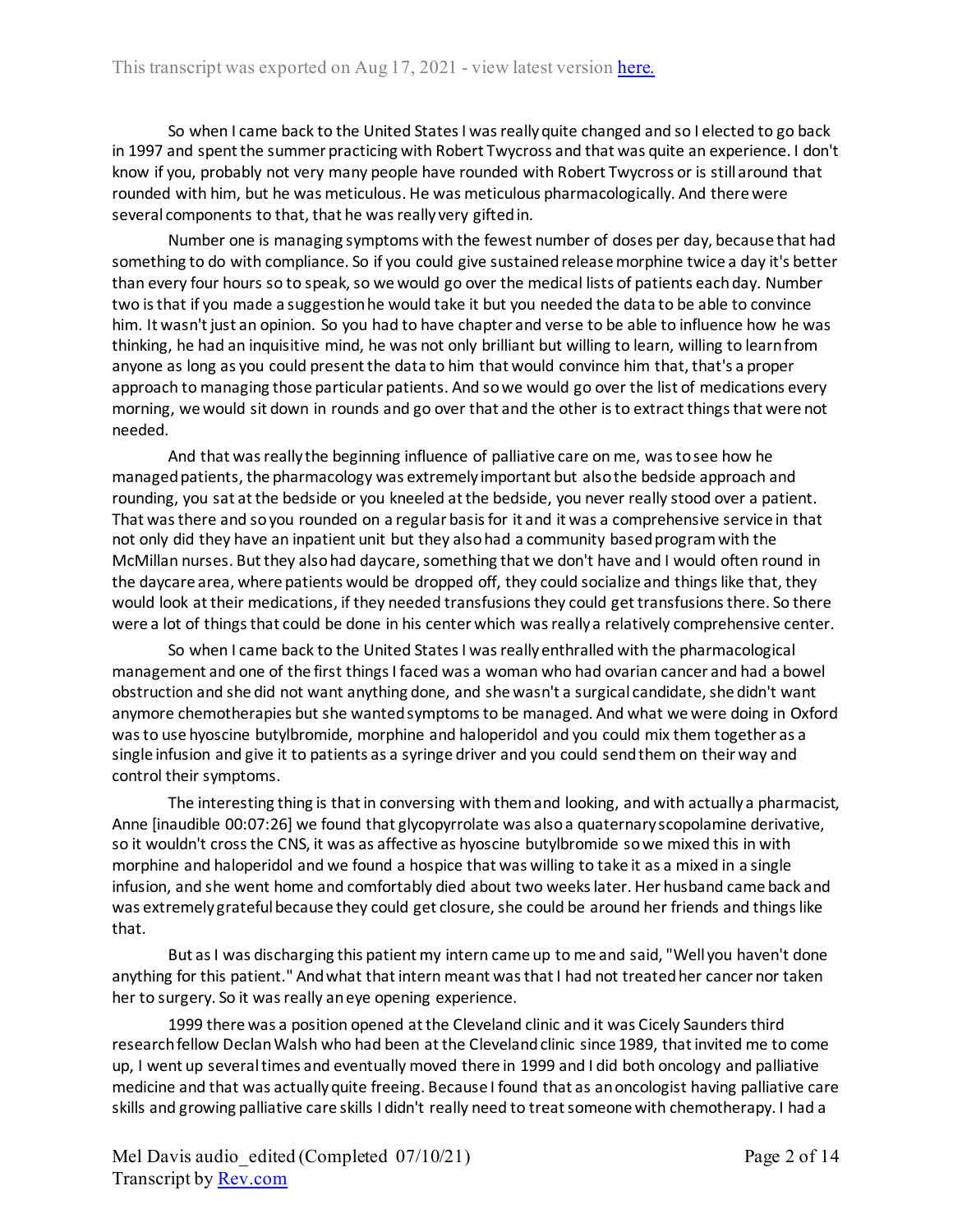lot more tools in my toolbox. So I eventually elected to do advanced lung cancer, because it was both a great palliative group of patients to deal with but also there was chemotherapy that could be used so it was a very freeing experience.

And eventually I elected to do full-time palliative care before leaving there. And while I was at the Cleveland clinic we got interested in the structure of palliative care and it's finances and we had the ability to do some of that work while we were there and then we had some real interest because there's some basic science research there we got really interested in fatigue. So we did this translational work looking at cancer related fatigue, looking at EEGs, EMGs, transcranial magnetic resonance and things like that and we were able to find that for instance that cancer related fatigue was a central phenomenon, just like anorexia is a central phenomenon, it's really a central phenomenon that occurs with that.

I also led the fellowship for about eight years and had the opportunity of training and doing qualitative research with the fellows but it was a great environment not only for practice but also learning research skills under a fairly well known palliative care researcher, Declan Walsh.

So my exposure and the reason why I have such an interest in pharmacology is my initial exposure was with the first research fellow of Cicily Saunders, Robert Twycross, and the third research fellow, Declan Walsh, both of them very good pharmacologists, very thoughtful individuals.

Dr. Lynn McPherson: So how did Dr. Gav fit into all this?

Dr. Mellar Davis:

Dr.?

Dr. Lynn McPherson:

Gavril Pasternak?

Dr. Mellar Davis:

Oh Gav. Gav? While I was at the Cleveland clinic Declan sent me off to look at opioids, so hence the two books, Opioids and Cancer Pain that we published in 2009 and then again, updated in I think 2010-2011. It actually got an award from the British Medical Association, as a book in oncology. But I worked with Paul Glare, Janet Hardy and we did the book twice but he sent me off in interest in that and part of that interest was looking at the basic pharmacology and the initial chapters that were done were through Gav. So, I invited him to do that because I knew what a consummate researcher and what a pioneer he was, and he said yes. But I had to write it. So he would then help edit it and things like that.

Dr. Lynn McPherson:

Mm-hmm (affirmative).

## Dr. Mellar Davis:

So he was really a very good mentor in that sense, you got into his mind and he was able to talk to you and then we invited him to speak and we spent time together and then we went to Japan to teach together but he became more of a... Not only a mentor but also a friend. A deeply respected friend, but he was very humble and despite his roots and all the things that he had discovered, so he became a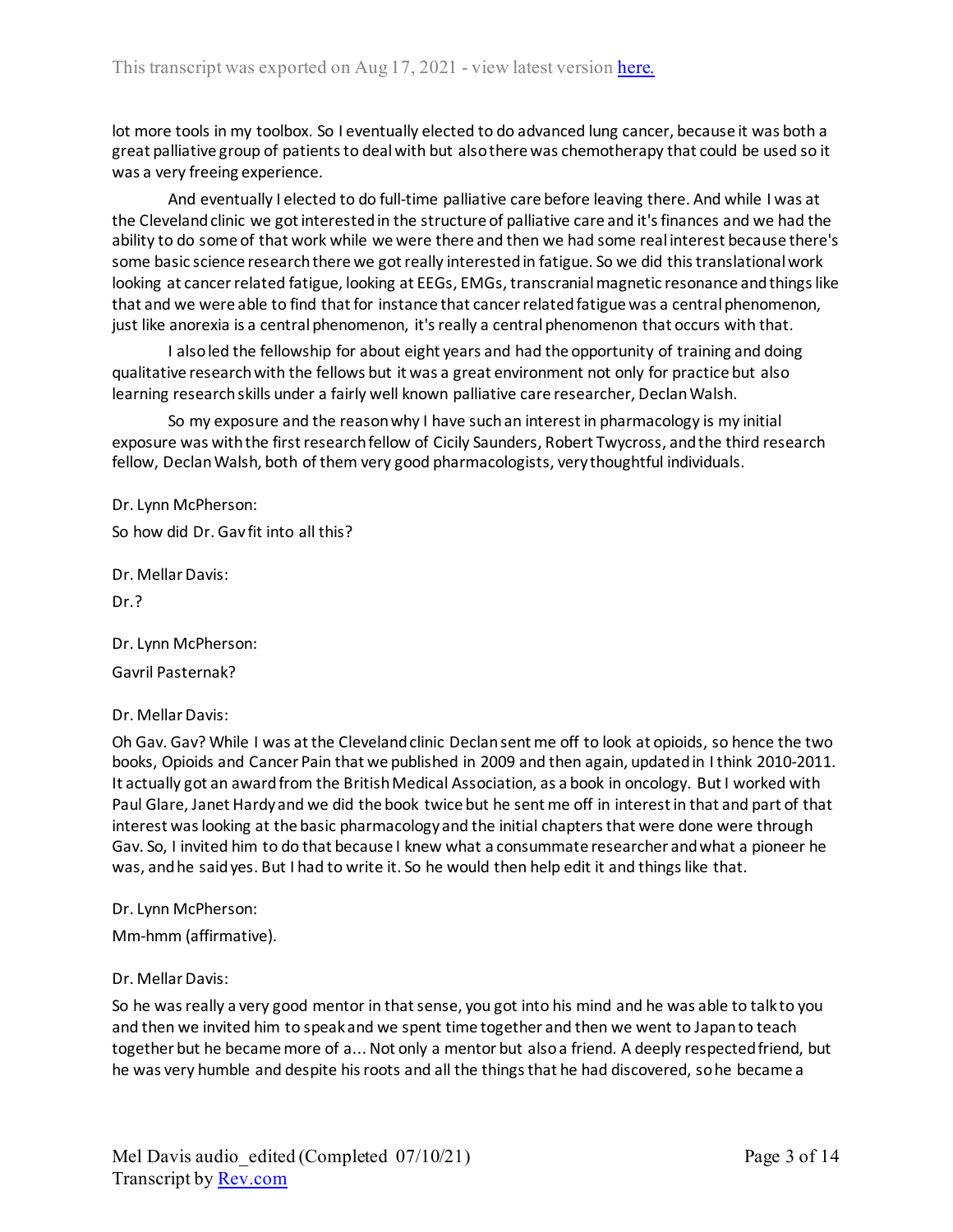mentor at a distance so to speak. And we actually did a publication in 2019 just before his death actually, on the buprenorphine, which had been an interest.

It became an interest in 2005 when I did my first publication on it, I thought this was a very interesting drug and we did a series of other publications, like 12 reasons why you would use buprenorphine and one of the interesting things about this and I'll always remember this is that, Perry Fine came up to me and after presenting one of these things at the HPM or presenting it at some lecture and he said Mel don't you think that it should be a first line drug in hospice, because of its safety, so that was kind of an interesting thing with it. And we actually have a paper that's going to be published on the pragmatic use of buprenorphine that will be in current treatment options in oncology that will be coming out probably in the next several months.

So that's been a personal interest with it but I think the other thing that's really been confirming that, that's an opioid that we really should consider is the department of health and human services 2019 guidelines suggested considering this buprenorphine prior to using potent opioids. So I think that there's this evolving thing of looking at opioids in regards to safety, not only about efficacy. So I think we're going to be seeing this kind of evolving thing particularly in light of the opioid epidemic.

## Dr. Lynn McPherson:

Mm (affirmative). So the fact that you did not respond to my email last week saying you and I should write a paper on how to convert off of buprenorphine is that more reflective of you're very busy or you think everybody and their mother should be on buprenorphine?

## Dr. Mellar Davis:

No I think you're right I just haven't been able to respond to you. But I think the paper that's in current treatment options in oncology will come out with that actually.

Dr. Lynn McPherson:

Okay, good.

Dr. Mellar Davis:

At least some help in that regard. There aren't a lot of papers that have moved from buprenorphine into other opioids.

## Dr. Lynn McPherson:

Right. I think that medical practice today is not comfortable with the idea of buprenorphine for pain management. Certainly for substance abuse recovery. But people don't quite know what to do with it and I think insurance companies are not familiar with that idea either. Connie you're certainly as a prescriber, I know when we get a patient in hospice on buprenorphine, the first question is how do I get them off of this.

## Dr. Mellar Davis:

You know it's the same thing we faced in the early 2000's when methadone was coming back as an analgesic, you've got a lot of pushback, you've got a lot of pushback. But I think you just have to stay the course, the evidence is what the evidence is.

Dr. Lynn McPherson: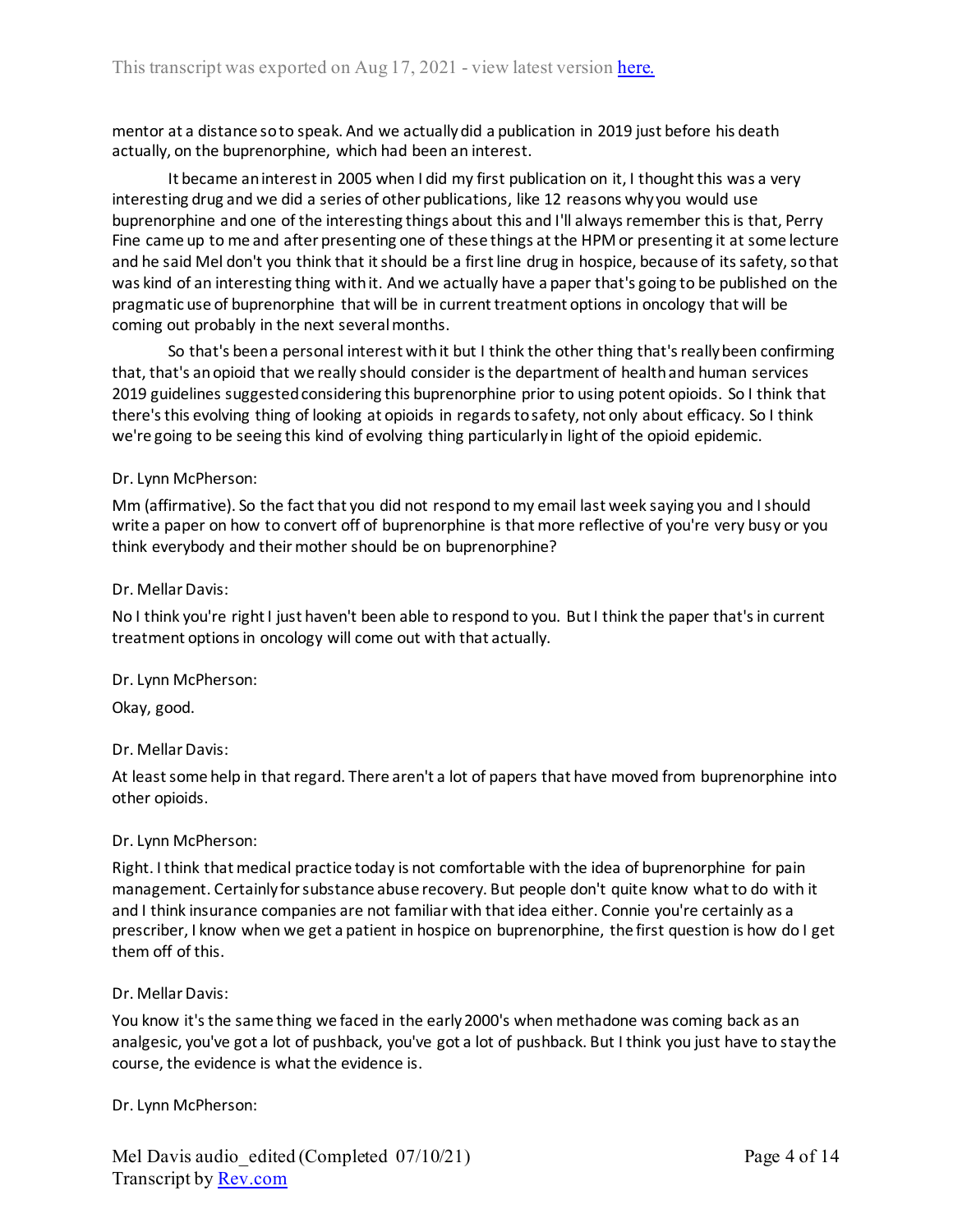## Mm-hmm (affirmative).

## Dr. Mellar Davis:

You know that it is a good analgesic, you know I don't think that there's the perfect analgesic and maybe that will evolve with some of the basic science that is now looking at six transmembrane receptor agonists for opioids. So there may be this evolving theme that will be occurring but I think it's a drug that people should really consider because it is a safe drug. It allows you leeway that you don't have with other potent opioids. And the craving is less, so it blocks craving, so there is a safety mechanism with it.

#### Dr. Lynn McPherson:

But people are afraid of the affinity issue, and I can never remember should I not add bupe to morphine or should I not add morphine to bupe. So I think we've got some work still to do there.

#### Dr. Mellar Davis:

Yeah I think in low doses, for instance low doses of buprenorphine, there's actually synergy with hydromorphone morphine and what I'm talking are things like Belbuca or...

#### Dr. Lynn McPherson:

Butrans.

#### Dr. Mellar Davis:

Butrans or things like that. Once you get up to 12 or 16 mg probably when you get to 16 it's really difficult to get a response, analgesic response and so you end up having to divide doses or coming down on the buprenorphine to be able to get your potent opioid, if you're dealing with acute pain such as in the perioperative setting.

## Dr. Lynn McPherson:

Mm-hmm (affirmative). Okay. Connie before I take a breath and plow on further, anything you want to hop in with yet?

## Connie Dolan:

I mean no, I think this is just, so this is such a learning experience for our students to kind of think about this evolution of the science from the get go about medications and I think just this evolution still that science keeps emerging and how do we bring everybody up? Because I was listening to the buprenorphine right and it's this interesting part about when something's new and you don't have a pharmacist in your side pocket, like having Lynn with you all the time, how do you feel comfortable writing this because if you're at a community hospital where I am, you're supposed to be the expert. So how do we use this expertise to move it forward?

And then the second part I would say is again when you're at a community hospital and you have pharmacists who you kind of say, "Could you look at the literature?" And they'll look at their literature but not at the palliative care literature, and then you really have a hard time because the discussion can go places but then when you go into the community, so it's just interesting about what the science is and then how does it get spread out?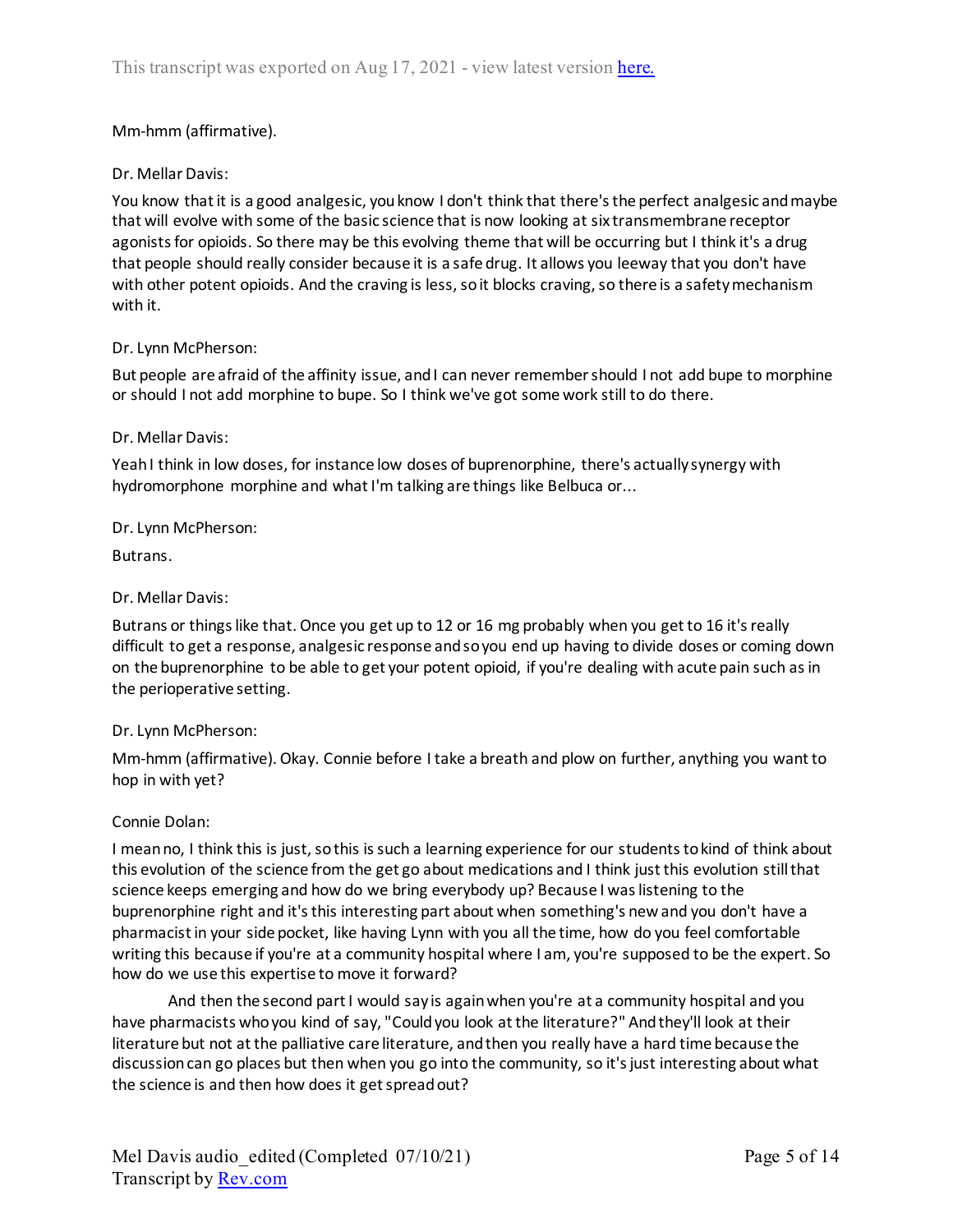And then the comfort level and I think the other part with buprenorphine that I would just say even as a prescriber is this whole I don't want to say confusion, but there's been this guidelines of you needed to have this education and get a waiver and then during COVID they're not and then just being clear, okay what are the guidelines? Who is supposed to be prescribing it? Yes it's a really great [inaudible 00:19:35] in palliative care but how do we get that knowledge out?

So I think you've just articulated a lot of that.

## Dr. Lynn McPherson:

Connie, nice. Go ahead.

## Dr. Mellar Davis:

I think one of the probably most important things that I have learned over the decades that I've been in palliative medicine is that you bring things from the outside in. So bring the basic science. The basic science helps you and then secondly patients, when your back is against the wall, you become creative and if you have a knowledge of the basic science, in other words the things that Gav had brought forward, have really clinical utility that may be really very helpful in changing the field. Bringing it about, bringing new changes to the field, important changes to the field.

So I think, yes we need to read within the field, but if you read within the field you never bring anything new into the field. You need to read things outside of the field, you need to read literature that doesn't have a direct bearing on palliative care and often times we get locked into reading our own literature and then we don't really grow.

## Dr. Lynn McPherson:

## Mm-hmm (affirmative).

So Connie and I had the opportunity to speak briefly with Dr. Robert Twycross this morning and I started off by showing him, this is the first book that I ever bought in palliative care, his book. And my observation in talking to him and now talking to you, is we've come a long way from his smaller book called Oral Morphine is a Good Thing, to now we're talking about buprenorphine. Crazy, huh?

So here's my thought, people accuse me of not sleeping. But you know what I think I'm a slacker compared to you. You are absolutely, you are pumping out, you'll email me one day with something saying, "You know somebody ought to write a letter on this." And I'm like, "Yeah, somebody ought to." And then you write it the next day with 47 references and then the next day it's accepted and then the next day it's available online. That happened last week where you crushed my dreams by publishing that methadone may not be the NMD receptive antagonist we think it is, especially at low doses. Talk to me about that. I'll play quietly while you discuss it.

## Dr. Mellar Davis:

As I talked about bringing the basic science literature into the everyday practice. So when a basic scientist says that methadone has a high affinity for the NMDA receptor, he's talking about micromolar, now not very many people know about how do I convert micromolar into nanograms per milliliter and does that really get you the receptor site. That's really a good question. So for instance one micromolar of methadone is about 309 nanograms per milliliter of methadone. Now trying to get that kind of serum level in someone you're going to put them to sleep basically. You may be able to reach that in patients on high doses of maintenance methadone over a period of time, but you're talking about [inaudible 00:23:17] levels of 160 mg of methadone a day to be able to bind, get enough methadone into the CNS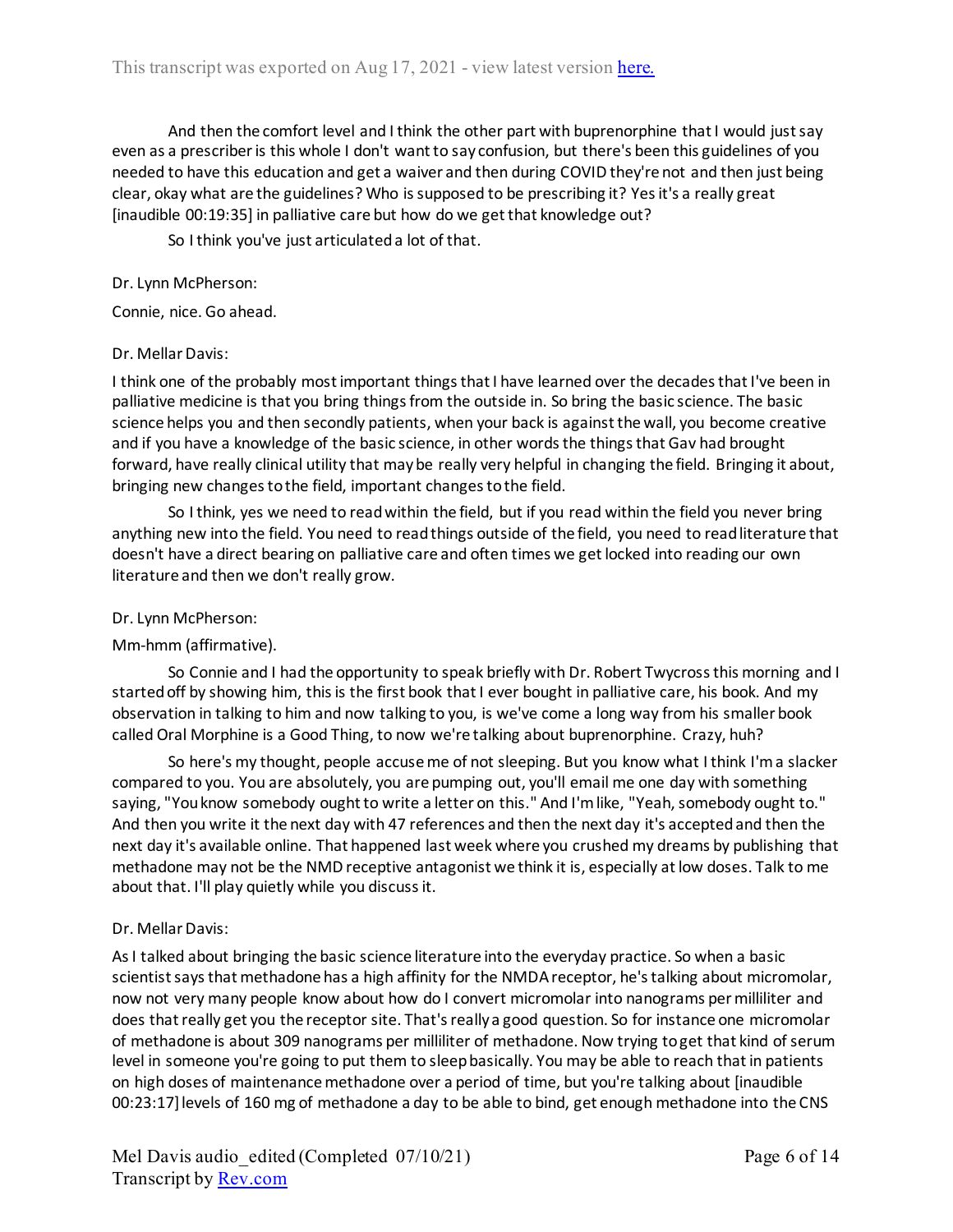to bind where that receptor is. At the same time hidden in the literature with methadone is that it's exquisite reuptake inhibitor of serotonin at sub-nanogram levels. That's seen in multiple animal studies, basic science studies, and you know you can get those kinds of levels into the brain.

And what we found in reviewing the literature, this is basic science and clinical work, is that actually methadone is like tramadol, it's not an NMDA inhibitor, it's a serotonin reuptake inhibitor and that's why you get the serotonin syndrome with it, multiple case reports of it, but it may be why it works in neuropathic pain, it has nothing to do with NMDA.

## Dr. Lynn McPherson:

Now you're just talking dirty comparing my girl methadone with tramadol. That's just plain wrong. So what is the equivalent potency of methadone as a serotonin reuptake inhibitor relative to tramadol or to amitriptyline for example.

## Dr. Mellar Davis:

It's close, it's close. I haven't looked at them directly, there is one paper by who is it, I'm not recalling right now, who actually did in animal models, looked at tramadol, levorphanol and methadone and found that they actually have the same affinities, except for the new receptor obviously tramadol was really very, very weak.

Dr. Lynn McPherson:

Okay.

## Dr. Mellar Davis:

But I think that, that makes all the sense in the world with it so that was what the paper was about. The most recent thing is we're doing the update on managing bowel obstruction for inpatients with malignancies and we're looking at the pharmacological management and as you know there's one trial by Dave Pearl and company from Australia that looked at ranitidine and everyone got ranitidine and they got steroids and antiemetics and then they randomized people to octreotide and placebo. But everyone was on ranitidine, well I went back to look at the basic science literature in the 90's and early 2000's and ranitidine increases somatostatin levels by releasing it from the gastric mucosa. So when you give ranitidine and it's unique you don't see it with famotidine, so when you give ranitidine you're actually giving somatostatin to someone.

So the reason why that trial didn't show a benefit to octreotide is they were already giving octreotide when they were giving ranitidine. So it's one of the reasons why that trials negative we've never been able to explain that.

## Dr. Lynn McPherson:

So that trial with Dr. Curo was IV ranitidine which we do not have here.

Dr. Mellar Davis:

You don't.

Dr. Lynn McPherson:

Would you expect the same with oral ranitidine here?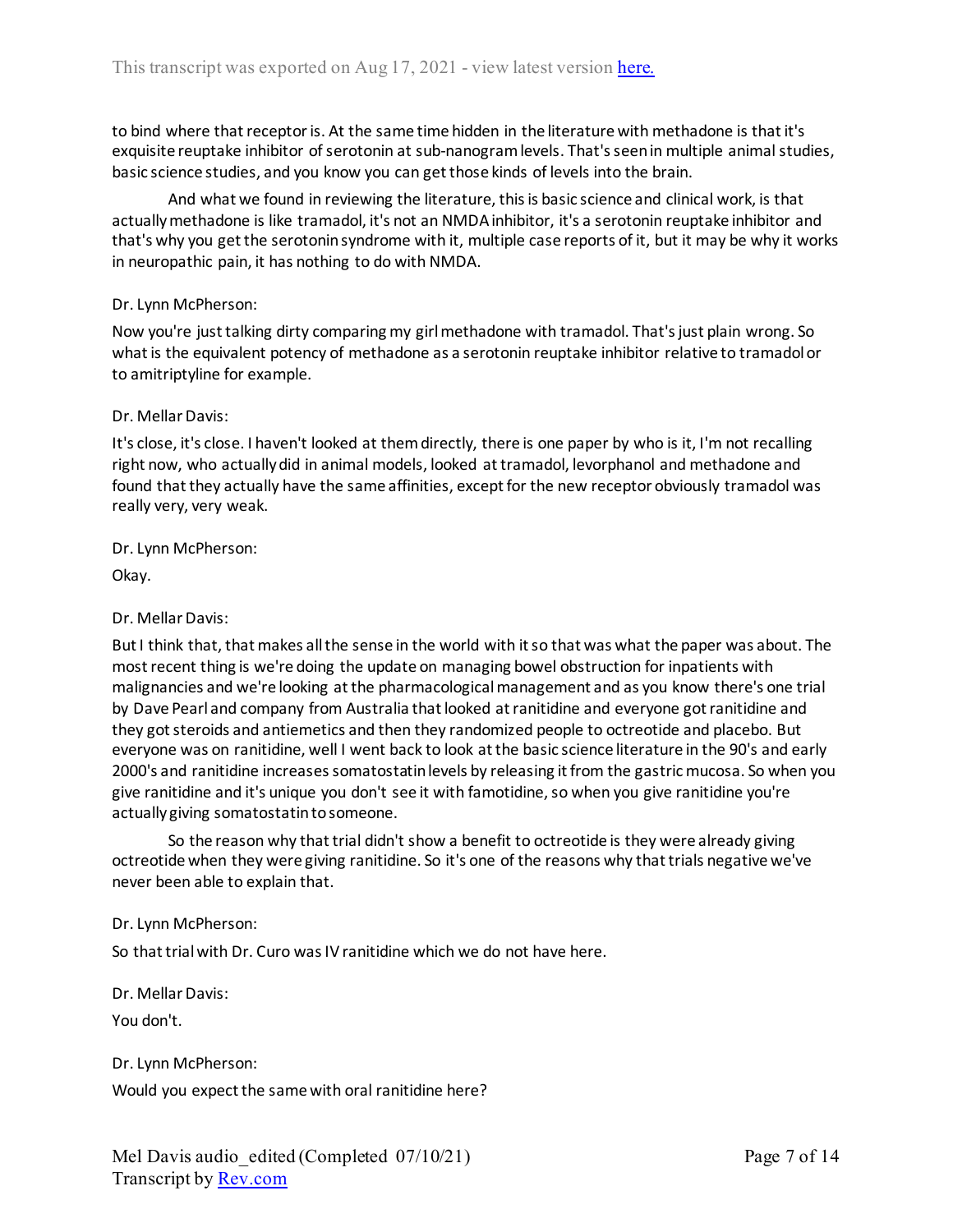## Dr. Mellar Davis:

You know that's an interesting question and I don't know if I can answer that, certainly if it gets to the gastric mucosa, it will increase the somatostatin levels, it does it through calcitonin gene related peptide. It releases that and that causes an increase in somatostatin levels and that's been seen both in humans and in animals, so it's not just an isolated study. There are about five or six studies that have demonstrated that ranitidine, uniquely not famotidine, not cimitidine, increases somatostatin levels.

Now what does that mean though in hospice? So if someone's on octreotide and they're able to take things in, maybe you can put them on high-dose ranitidine, oral ranitidine, like 400 mg twice daily, and they can go home and you will maintain the octreotide increase. And I've done that. So I've stopped the octreotide and sent them home on ranitidine.

## Dr. Lynn McPherson:

So how would you investigate that? Is it a simple matter of the vial availability of ranitidine or do you have to look at serum levels or peak levels, or area out of the curve, or is it looking at a gastric mucosa tissue level?

## Dr. Mellar Davis:

It may be a gastric mucosa tissue level, that's what my sense is, is that ranitidine causes calcitonin gene related peptide to increase and then somatostatin comes out. So it may be that oral will work, the reason that they gave it as a subcutaneous continuous infusion was people had nausea and vomiting.

#### Dr. Lynn McPherson:

Mm-hmm (affirmative).

## Dr. Mellar Davis:

So if you're able to get it under control, maybe you can stop the octreotide and put them on oral ranitidine and send them on their way. [crosstalk 00:28:47] Wouldn't that be neat? But that's bringing the basic science into potential therapeutic approach in something that's very pragmatic. Because hospice's can't afford octreotide but they can afford ranitidine.

#### Dr. Lynn McPherson:

Absolutely. So I know how I can make you cry like a little girl within 15 seconds. If I say, "This patient with dementia has delirium, let's give him haldol." Look there he goes Connie. So what's the dealio there?

## Dr. Mellar Davis:

You know I don't use haldol anymore for delirium, I only use it for nausea. I really believe the Yager study, I personally believe it, now one randomized trial does not make a summer. And a negative randomized trial should be repeated, now the difficulty in repeating it is people with haloperidol actually have reduced survival. So people are going to be reluctant to repeat a negative study. At the same time when you look at all the systematic reviews of haloperidol and delirium, they're negative, all of the recent ones are negative. There's a preponderance of evidence that it's an ineffective agent in treating delirium. So I buy the data, I don't use it. So we've been using valproate, now the evidence for valproate is still observational studies so there isn't a randomized trial, looking at it versus placebo. I still think you could do a placebo trial based upon the Yager trial, because you had higher placebo responses than you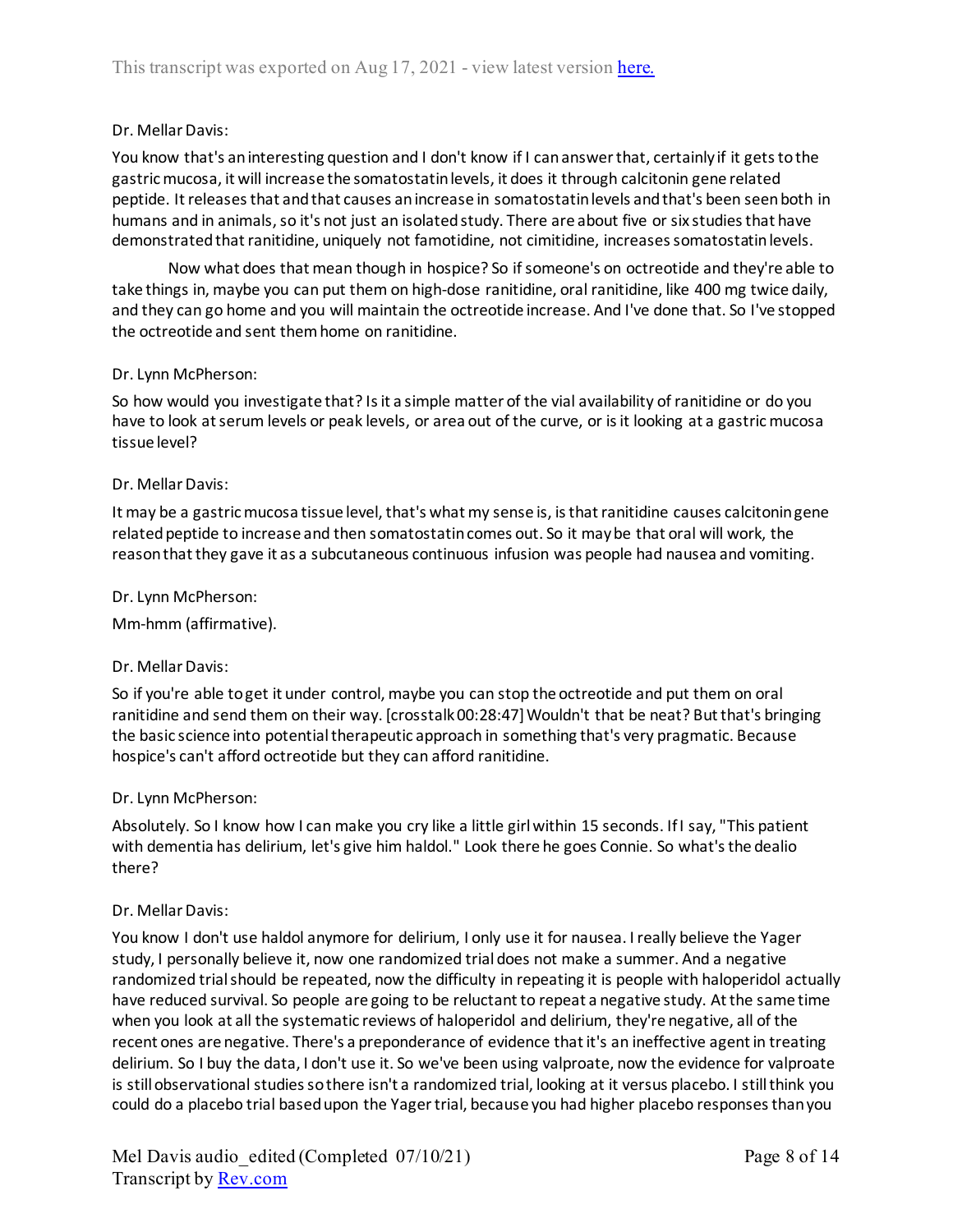did with the haloperidol, so I think it needs to be subject to a randomized trial, but I don't use it anymore for delirium.

#### Dr. Lynn McPherson:

Mm (affirmative). It's caused quite a stir, I do know that for sure.

### Connie Dolan:

Let me just ask one thing, Lynn, and I think the challenge as you both know so from the clinician perspective is, so delirium as long as I have been in practice has been a challenge, I can remember in the days when we were in the hospice part, we were giving everybody Thorazine which probably just zonked them. So then we sort of started to develop this, I think one of the challenges is delirium makes us feel helpless right? There is something that we can't figure it out or it is something in the disease process that we're not going to be able to fix. I think the other part that causes consternation is that as you both know, what you can do in an academic medical center sometimes has more flexibility.

What I really worry about Lynn, is what you talked about, when we're in the long-term care setting and we're trying to take care of these geriatric patients who may have a little bit of dementia underlying or not, they are already so restrictive in the medicines that we can use because even in my own experience, trying to get my mother on an antidepressant, they felt like it was chemical restraint. That was the attitude. So how do we help think and support clinicians, hospice and palliative across settings, because where I really worry about it and I think particularly with COVID is these long-term care facilities that don't have the support, they don't have a Lynn McPherson pharmacist in their back pocket who can help them think through, and so then the patient is left in this horrible state, the staff is terrified and it's just a bad outcome.

## Dr. Lynn McPherson:

Yeah, it's a conundrum, it really is. So one last pharmacology conversation. Talk to me about P.E.A. What the heck's that?

## Dr. Mellar Davis:

Palmitoylethanolamide is a nutraceutical, medicinal nutraceutical that's available. You can get it on Amazon. It is an ethanolamide but it's not an arachidonic ethanolamide. In hence, it doesn't directly bind to the classical cannabinoid receptors. It's a PPAR alpha agent. It works on the capsaicin type of receptor or the channel and it also may affect 5HT1A and the GPR55. Now that's all gargle so to speak but it's those kind of receptors have a lot to do with pain and modulation of pain. So the unique thing about these agents is they're modulatory, they are promiscuous in the sense of affecting multiple channels or so but they are also modulators of... It's like valproate is more of a modulator than attacking a single receptor, it modulates levels that occur in that. But it's a very safe agent, it's something that you normally produce when you have pain, it increases in inflammation, so in people with inflammatory disorders it will be increased in those particular tissues.

It works in neuropathic pain, there have been multiple, multiple studies in fact two med analysis that have been published that have shown that it actually works quite well in pain, in varied pain syndrome such as entrapment neuropathies, chemotherapy induced neuropathies, though there are no randomized trials in that setting.

And it has an antidepressant effect because it modulates a neuro inflammation, so it's actually worked in Parkinson's disease and there is a large interest among basic science researchers in looking at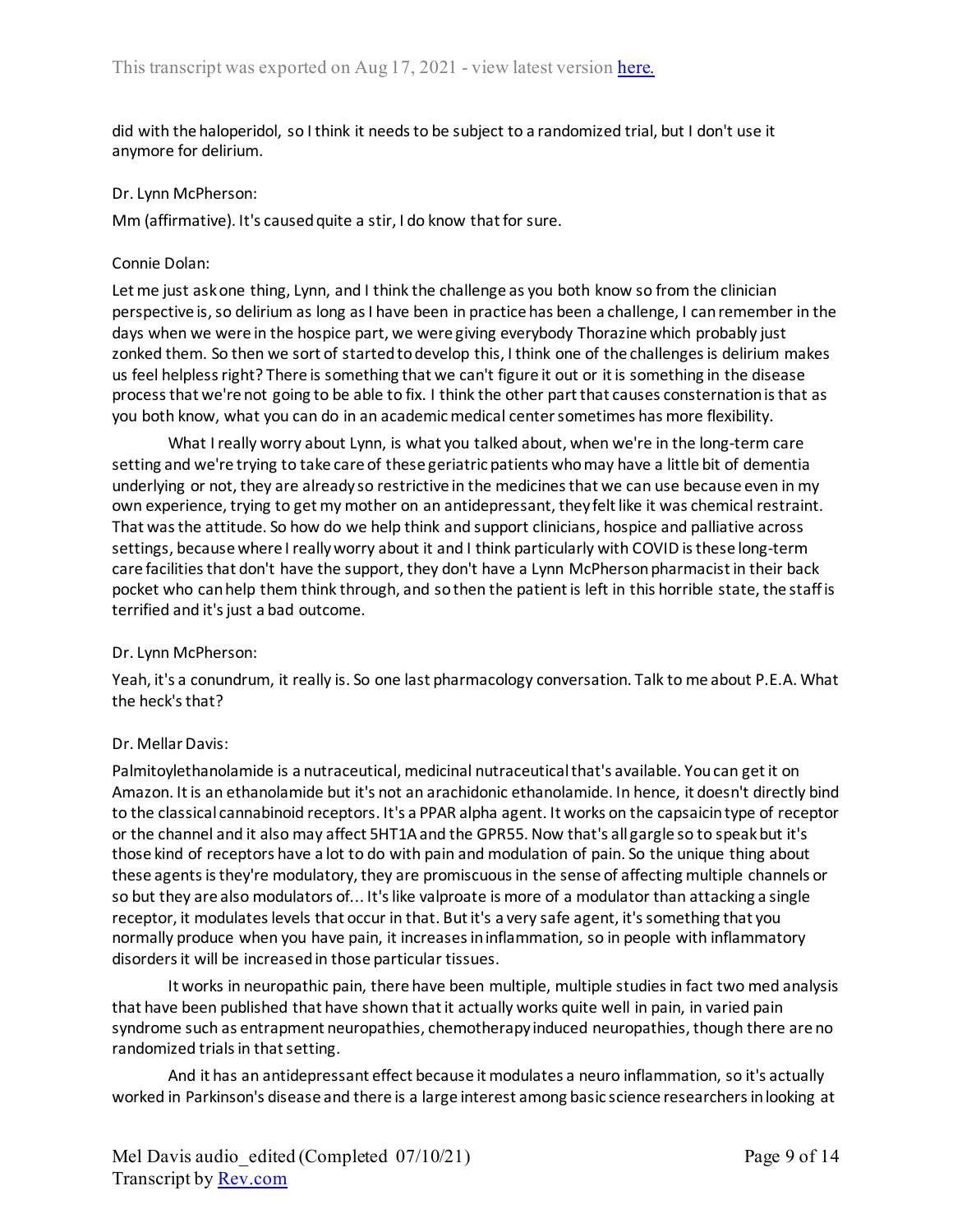it in Alzheimer's disease, so it's an agent that I think has a lot of promise and the really nice thing about palmitoylethanolamide is it has no side effects. It has less side effects than placebo. So it's a low risk agent to use, we use it in people with neuropathic pain, so we have several people with chemotherapy induced neuropathies who really have responded nicely to that without having the side effects for instance of duloxetine or gabapentin or things like that.

I have a woman who's had a postmastectomy pain pretty severe, she says that it's a god sent to her, it's really controlled her postmastectomy pain, so it's a nice adjuvant to use. In randomized trials interestingly enough recently published within the last year or two, it's worked in osteoarthritis. So in people that you're afraid of giving them an NSAID for whatever reason, bleeding or renal function, it's actually an agent that one could consider and it's synergistic with Tylenol, it's synergistic with some of the adjuvants, it's synergistic with several opioids, as an adjuvant. So either as a single agent or an adjuvant it's a good drug to use.

Dr. Lynn McPherson:

If you were to do one clinical trial in patients with an advanced illness, what indication would you evaluate it for?

Dr. Mellar Davis:

Me?

Dr. Lynn McPherson: Yeah.

Dr. Mellar Davis:

I would target neuropathic pain. That would be I think, the low lying fruit.

Dr. Lynn McPherson:

Mm-hmm (affirmative).

Dr. Mellar Davis:

We don't have very many good agents for it and I would look it as a single agent or as an add-on. So adding it on to duloxetine for instance in chemotherapy induced neuropathy, would be a really interesting trial.

Dr. Lynn McPherson: Why not head to head with duloxetine?

Dr. Mellar Davis: What?

Dr. Lynn McPherson:

You could do it head to head, against duloxetine.

Dr. Mellar Davis:

Mel Davis audio edited (Completed 07/10/21) Transcript b[y Rev.com](https://www.rev.com/)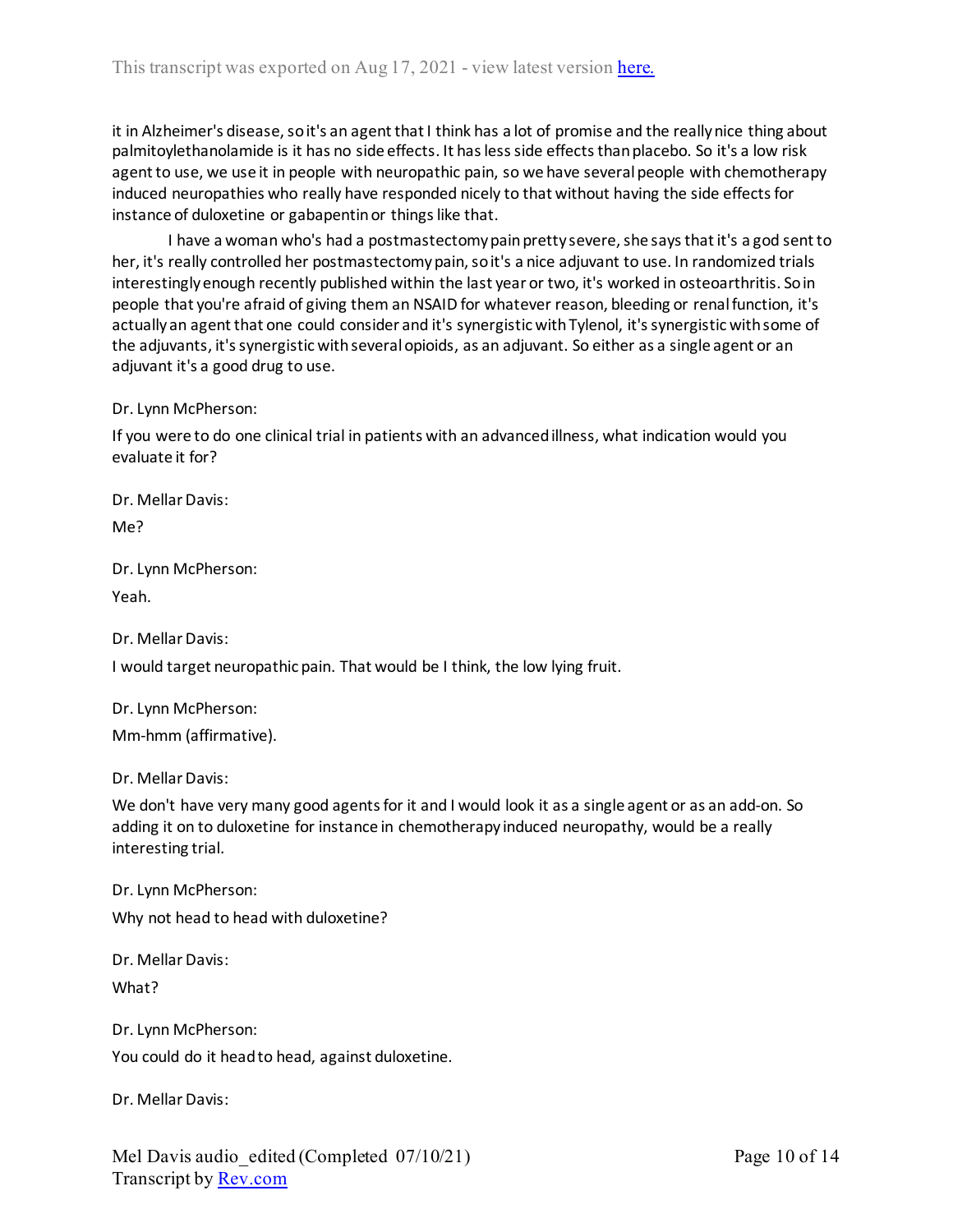You could. You could do several trials, or as an add-on and a failure. Or someone with duloxetine not responding to a randomized placebo, versus PEA study. So I think pain is probably the thing that I would target.

Dr. Lynn McPherson:

Mm-hmm (affirmative). So what dose would you use or start out our titrate to for neuropathic pain?

Dr. Mellar Davis:

It varies. We don't know if it does response relationship and trials have been between 300 and 1200 mg. I start at 800 and then I'll go up to 1200 with it. It's really relatively inexpensive, it's about \$20 or so a month. \$20 or \$30 a month.

Dr. Lynn McPherson: Mm-hmm (affirmative).

Dr. Mellar Davis:

So it's a nice agent to use.

Dr. Lynn McPherson:

Yeah, I think we should put it in public water, what do you think?

Dr. Mellar Davis: Yeah.

Dr. Lynn McPherson: Yeah.

Dr. Mellar Davis:

You know it would be interesting to look at it from other kind of symptoms that are orphan-like. For instance, dementia, delirium, you know if it has a reduction in neuro-inflammation maybe it will modulate delirium.

Dr. Lynn McPherson:

Mm-hmm (affirmative).

Dr. Mellar Davis:

Now there's no reason why you couldn't really look at it, at least as an exploratory trial in that sense. [crosstalk 00:38:36] Alzheimer's in animal models so, and it has worked as an antidepressant, so I think the other area that is rich for research is all those CNS disorders, whether they're inflammatory degenerative, such as Parkinson's disease, would be worth looking at.

Dr. Lynn McPherson:

Yeah. So we should hurry up and buy our supply from Amazon now, before Big Pharma gets ahold of this and we can't afford it anymore, right?

Mel Davis audio edited (Completed 07/10/21) Transcript b[y Rev.com](https://www.rev.com/)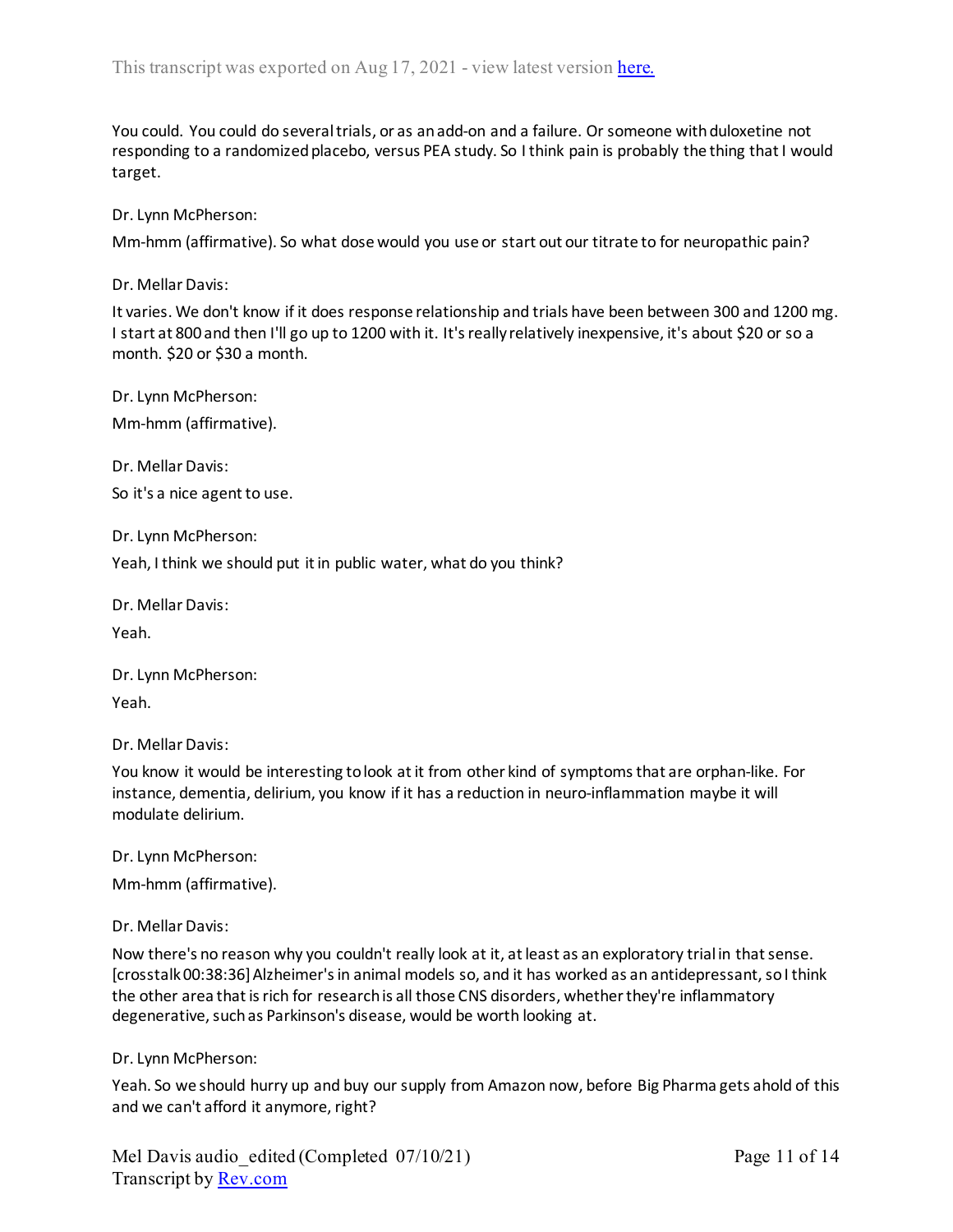# Dr. Mellar Davis:

You never know.

# Dr. Lynn McPherson:

That's true. Connie, I think what you've seen here is an example of looking ahead in palliative care with research and all of the things that Dr. Davis has been involved in. What are your thoughts on that? What are the implications for our students?

# Connie Dolan:

Well I think for our students, again thinking about palliative care and I think Dr. Davis you kind of really focused in on some of this research on pharmacology, which we didn't really know about in general and sort of thinking about how to focus on it and yet you've also spoken to thinking about what are some of the things that are going on in other types of care, other conditions that we can bring in, because otherwise we're just kind of re filtering what we have, so I think being curious again about the data, paying attention to what's going on in the larger scheme of things.

I think the other part is sort of thinking about the language, as I listened to you and Lynn, you're talking a different kind of pharmacology language that some people may or may not be comfortable with but I think we have to gain some knowledge in how to evaluate some of the studies and how to interpret them. Because I think the one thing that we didn't kind of hit upon is that by the nature of the population that we serve in hospice and palliative care, we usually don't have large randomized samples and the follow-up for some of these patients may be really short, right? So we usually have very small sample sizes and they might be regional, and so I wonder also if there's some thoughts about that just in terms of what it means to do good palliative care studies?

# Dr. Mellar Davis:

Yeah, that's a very good question. I think randomized trials are still there but the population in palliative medicine is certainly heterogeneous and that adds an element of not really knowing. You may target a population but it's a very broad population. And obviously there's a short survival, so safety definitions in palliative medicines are going to be different than for instance in other drug trials that will do phase four studies, long-term studies to see long-term safety. We don't have long-term generally in our population. So it's the acute safety that we're interested in. I still think that randomized trials are really important as far as evidence. Observational studies I think can complement that, I think to neglect observational studies for randomized trials alone is to miss perhaps a subset of patients that actually may respond, that you may have missed in the randomized trials. But to accept observational studies alone to the neglect of randomized trials is really poor science.

So we may have only observational studies and that's the evidence that we have and we act on that evidence but we hope to be able to expand that evidence to also look at randomized trials. And yes, small randomized trials can have errors in them and more often err on the positive than the negative side in that regard but one of the things about small randomized trials is if you could repeat small randomized trials and come up with the same thing, then that's actually much stronger than a P value of a single trial. The effect size of a single trial will be overwhelmed if it can be repeated by multiple groups and get the same result. It is likely that the effect size will get smaller by repeating the study, but if you get the same results by repeating it, it's much better than significance.

So it may be that you have multiple centers of palliative care that are, as you said we can't do the large cardiovascular studies, or the large studies but we could do small randomized trials and if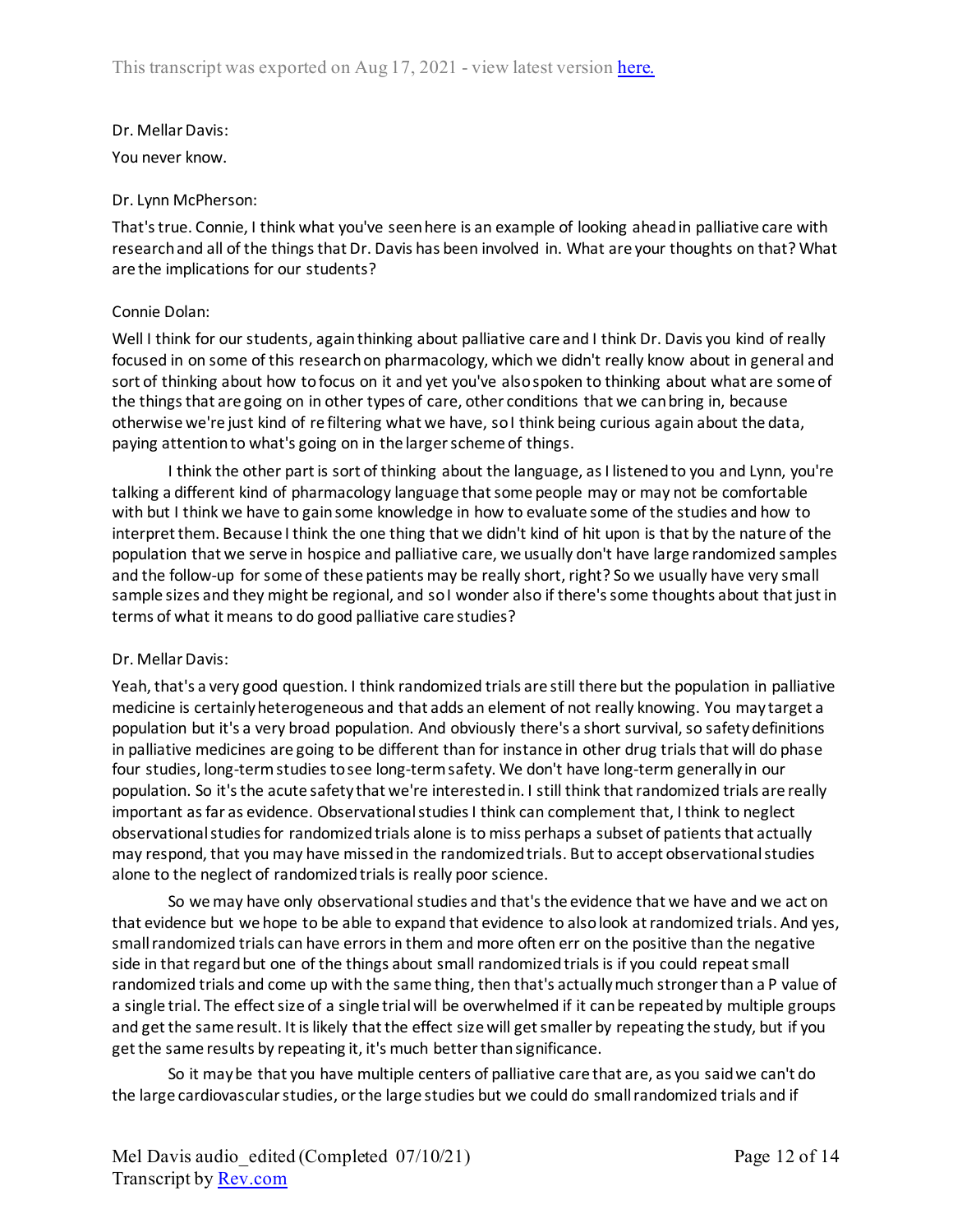we're able to repeat them, in other words, coordinated system of repeating those kind of studies, then I think we'll be further ahead.

### Dr. Lynn McPherson:

Absolutely. Absolutely. Certainly a PhD is a research degree Dr. Davis, but I could see a lot of the students you graduate with this degree maybe not performing the research, but I see a big role for them interpreting the research. Would you agree?

#### Dr. Mellar Davis:

Yeah I think so. I think that's a real big issue with it is looking at a study, looking at it's strengths, looking at obviously it's weaknesses and biases that are there and being able to interpret that, that's actually very important for any physician reading the literature. It's not just reading the bottom line, but looking at how they got to the bottom line that's really the important part of a study.

#### Dr. Lynn McPherson:

Absolutely. So in addition to the things that we've already mentioned, any other advice to our students as they graduate and move on their career?

#### Dr. Mellar Davis:

Read each day at least an hour. I was told when I started into medicine that I should read four articles for each patient I see, which I couldn't do, but I try to read on patients that I see still clinically and I learn something every time I'm on a clinical rotation. I learned something dramatically new because patients are the best teachers. So if you listen to patients, they'll tell you what's working and what isn't working. If you listen closely you'll know whether it's working or not working.

#### Dr. Lynn McPherson:

Mm-hmm (affirmative). Well if they just read one of your papers everyday for the rest of their career, that should last them a good 40-50 years, don't you think?

Connie anything last from you?

## Connie Dolan:

No I just thank you for sharing this interesting part because I think people coming in may think that all of this was sort of established over the last decade and they don't understand that the science and research into the medications has been going on for 60 years and what we were working with and I think it's just so interesting to think about some of the challenges of research, of thinking about medications, thinking about Lynn, you were joking about access, but what happens with some of these medications as patents wear out and we're trying to think about cost containment and then the last part of with our science and we have to justify it to insurance companies to get them paid for and the level that you're talking at Dr. Davis sometimes, we're getting somebody who's doing a prior off who has no knowledge for us even to talk to. So it's just kind of interesting about how do we have to both read, interpret and then be able to communicate.

Dr. Mellar Davis:

Yeah.